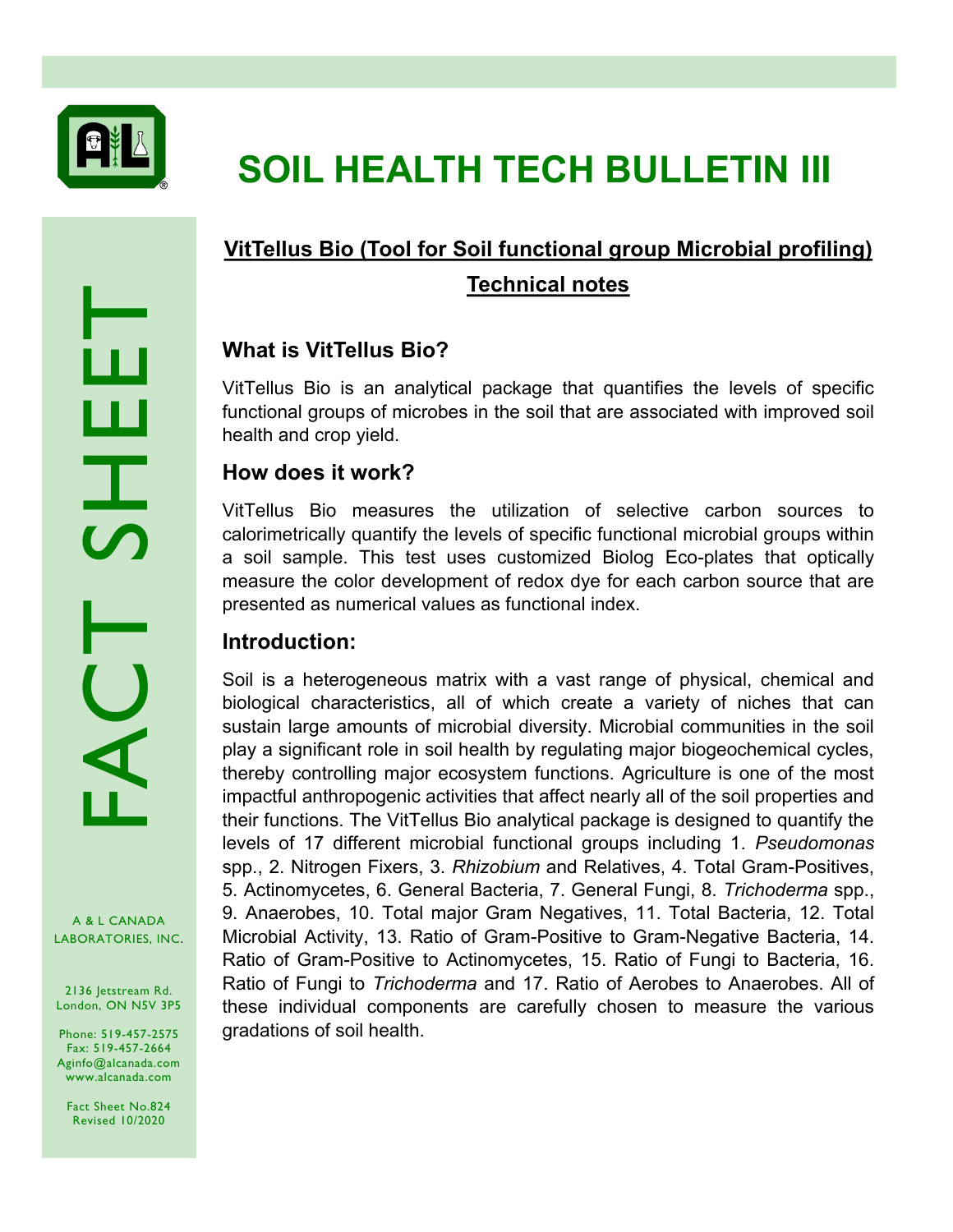## **Test background:**

Using data collected through our Agricultural Innovation Program (AIP) on the interaction of soil & plant physical, chemical and microbial parameters on soil & plant health, we found some key interactions between microbes and soil health, overall fertility and yield. The multi-year, government funded, AIP program was carried out by A & L for five years between 2014 to 2018. The aim of the program was to understand what factors drive plant productivity and soil sustainability. We have sampled 60+ corn farms across Ontario and Quebec with multiple sample sites in each farm, measured 487 different variables that directly or indirectly influence soil health and plant productivity. By analyzing and summarizing all the data, we found the top 20 influential factors that span physical, chemical and microbial spheres. These findings have been verified with wheat and soybean crops as well. Based on this work, we developed a simple, fast, affordable test to identify the indicators of soil health by measuring 17 key microbial components described below. The VitTellus Bio test is an informative tool that complements traditionally available soil and plant tests in order to produce a complete soil health profile for effective soil management and sustainability.

Below is some brief information about each individual assessment:

#### **1.** *Pseudomonas* **Population**

Pseudomonads are one of the major groups of Gram-negative bacteria present in the soil. The majority of the *Pseudomonas* species present in soil are beneficial to plants; they have the ability to quickly colonize roots of many agricultural crops, help with growth stimulation, enhance plant immunity, supress plant diseases through antibiotics secretion and, most importantly, provide vital services to the function of the agroecosystem by improving nutrient cycling and its availability in soil. From a nutritional perspective, the presence of *Pseudomonas* species strongly indicate the optimal phosphorous saturation levels that, in turn, support high crop productivity, despite soil type. These bacteria are also linked to the balance of soil B and Fe, and the disease suppression of major soil borne fungal pathogens such as *Fusarium* Head Blight, Take-all disease, etc. Functional index values >3500 indicate stable levels of *Pseudomonas* in the system and is considered strongly optimal.

#### **2. Nitrogen Fixers**

This assay quantifies the functional levels of heterotrophic, free living nitrogen fixers in the soil, including *Azotobacter*, *Pseudomonas*, *Azospirillum*, *Aquaspirillum*, *Klebsiella*, *Burkholderia*, Cyanobacteria (*Nostoc*, *Anabaena*), *Clostridium* and some *Bacillus* spp. The most optimal functional index is >3000. This value also indicates how future nitrogen fertilizer applications should be handled: lower values in this index implies an excess in nitrogen amendments and cautions for an immediate change in fertilization practices.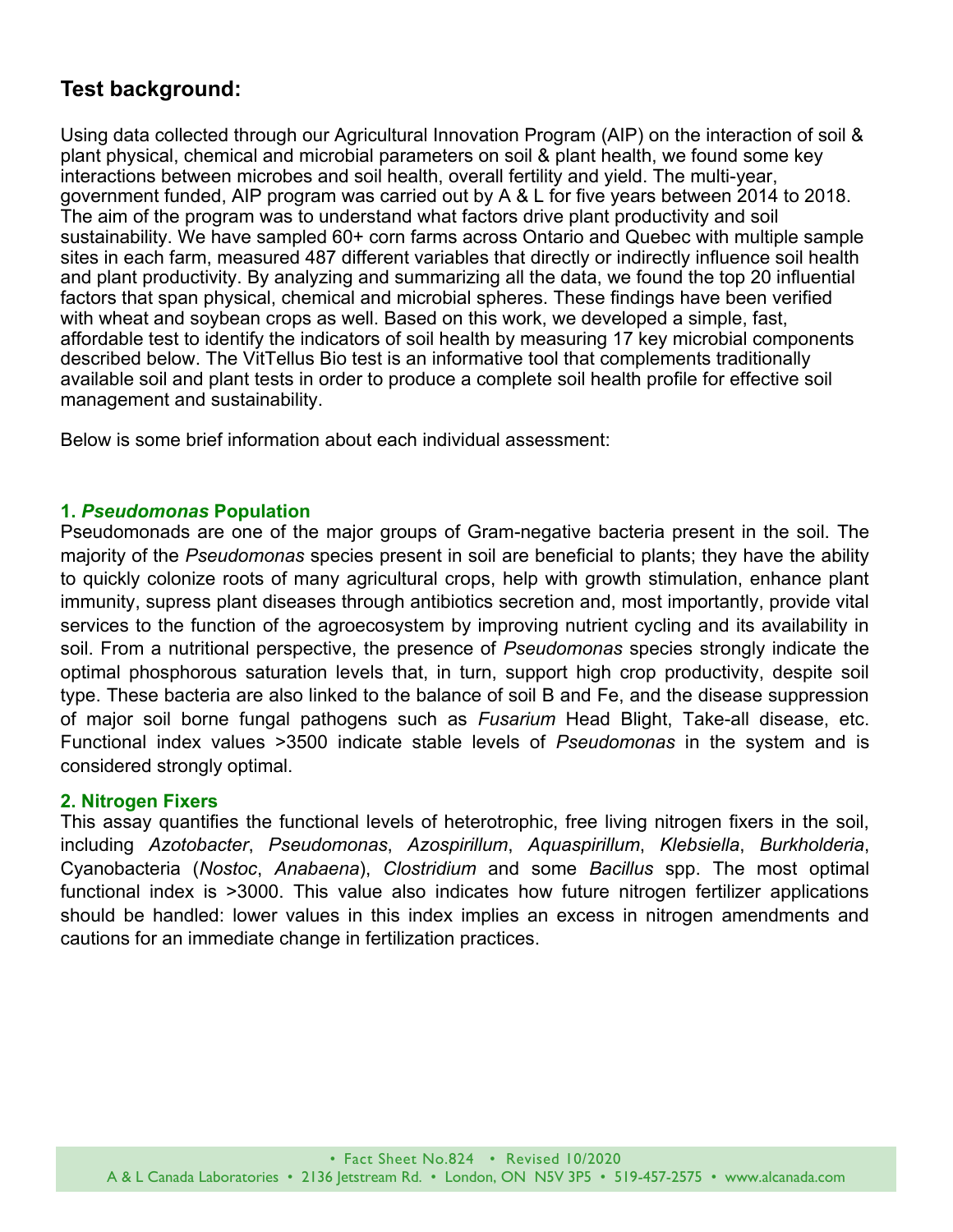#### *3. Rhizobium* **and Relatives**

This index quantifies the functional levels of symbiotic (both nodule & non-nodule forming) diazotrophs. *Rhizobium* spp. and their relatives have symbiotic relationships with over 120 legume plants and several other non-legume plants, such as corn, wheat, etc. Rhizobia can fix nitrogen after becoming established inside the plant host since they cannot fix nitrogen independently. The minimum required functional index level is  $\sim$ 1500. These functional levels indicate optimal soil B levels, which must be at least 2 ppm to get this microbial population in the optimal range.

#### **4. Gram-positives**

Gram-positive *Bacilli* are spore-forming rods that can survive in environments for many years; they adapt to extreme soil and environmental conditions unlike Gram-negatives. These bacteria are generalists and can survive in wider soil types and pH ranges. Excessive values of this index (>4000) with very low levels of *Pseudomonas*, Nitrogen fixers and *Rhizobium* and Relatives (indices 1–3) indicates a problem with microbial imbalances in the soil. This reverse relationship has been observed in many low productive sites that have a physical and/or chemical imbalance. It is still unknown if this is the indication of poor soil conditions or one of the causes involved in depletion of other important microbial functional groups by taking advantage of the situation with its resilient & recalcitrant nature and the antimicrobial proteins it produces that directly inhibit the proliferation of Gram-negative bacteria by increasing the permeability of the microbial cell membrane. Levels between 2000–4000 are beneficial.

#### **5. Actinomycetes**

Actinomycetes are a group of Gram-positive bacteria that form branched filamentous hyphae, similar to fungi but smaller in diameter. They are the hardiest in changing soil conditions, next to saprophytic soil fungi. The functional index values should be below 2000–2500 in highly productive soil with a good physical and chemical balance. These values should be approximately 1/3 to 2/3 of the Gram-positive index, approximately 1/4 of Total Gram-negative index, and can be equivalent or lower than the fungal index in productive soils.

#### **6. General Bacteria**

This index is used for the quantification of all bacteria that can metabolize standard carbon sources. The general bacterial load in an agriculture ecosystem will be at least 2–4 log units higher than the fungal load. In our indexing system, you will see a range of at least 2500–5000 in soils with decent physical and chemical properties, with proper agronomic practices. Lower index values (1200–2500) are possible during the fall and early spring snow melt, where the fungal activity would be slightly higher during the major residual decomposition occurs.

#### **7. General Fungi**

Fungi are an integral part of ecosystem processes. They are filamentous, multicellular, eukaryotic organisms that have important roles in nutrient cycling and decomposition of crop residues in soil. The fungal load index should be >2500–4000 during the growing season for an agricultural ecosystem to perform at optimal levels, with activity peaking (4000–6000) during spring and fall.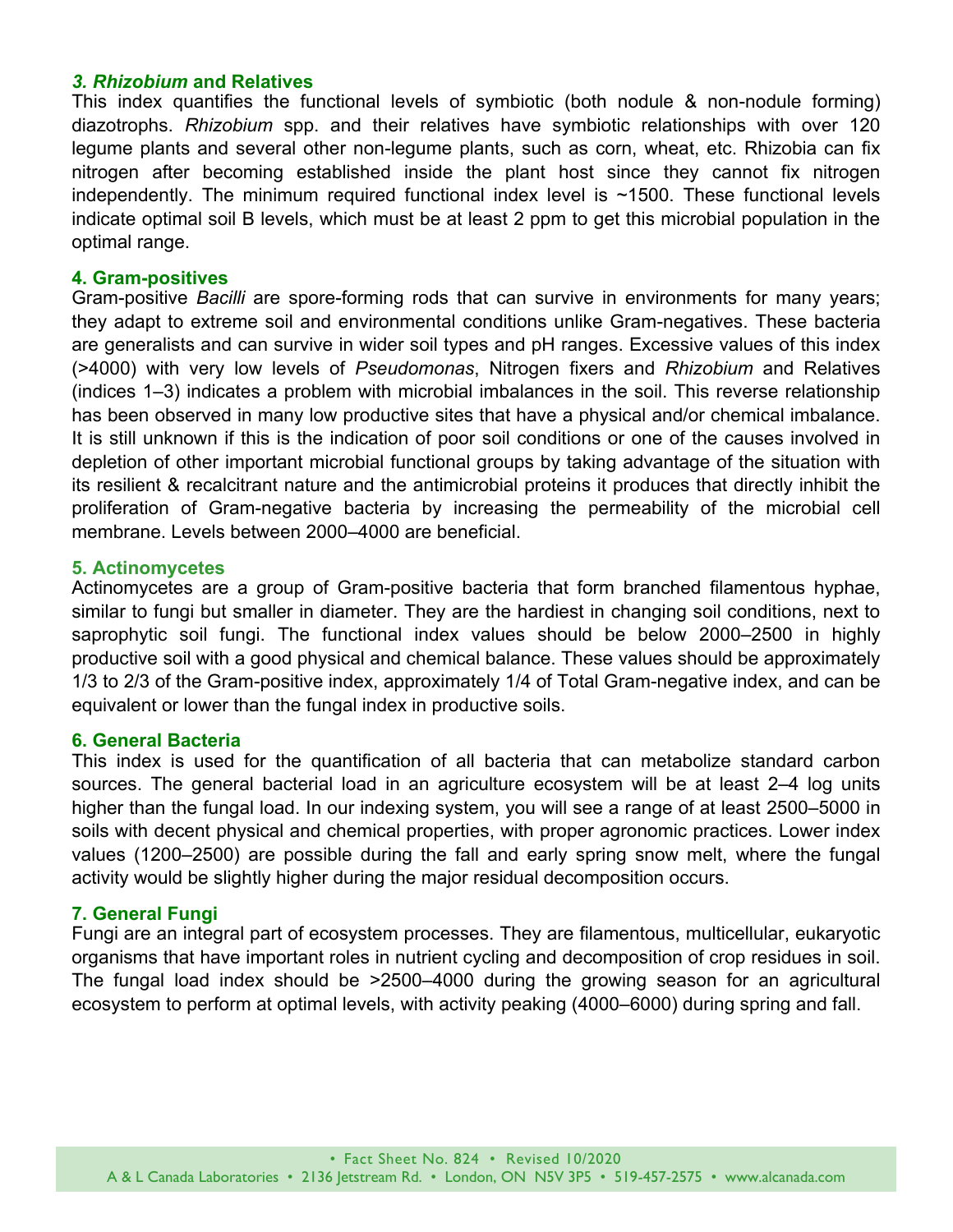#### *8. Trichoderma*

*Trichoderma* are opportunistic soil fungi that provide an array of beneficial functions to a healthy agricultural ecosystem, including the biological control of other pathogenic fungi, plant growth promotion, and beneficial nutrient (micro & macro) solubilization. Their stable presence (a functional index >500) indicate a strong contribution to soil function.

#### **9. Anaerobes**

Anaerobic organisms are present in oxygen-limiting conditions and are often pathogenic organisms, mainly bacteria. Higher the levels of anaerobes, higher the problem that the soil indicates. When soil conditions support anaerobic growth, the aerobic population will quickly diminish, so a lower anaerobic functional index value (<2000) is best for soil health.

#### **10. Total Gram-negatives**

Gram-negatives often use plant derived carbon sources and are therefore more labile to population fluctuations if agronomic practices are not properly followed. They are very hard to repopulate in soils after depletion, which encourages the maintenance of a minimal standard population. Based on our research, we recommend that the Total Gram-negatives index should be >7000, where the higher the index, the better the health of the soil.

#### **11. Total Bacteria**

The Total Bacterial index refers to the measured total bacterial functional activity. To have adequate biological activity and soil functioning is to have a good balance between total fungal and bacterial activity. The functional index should be >7000.

#### **12. Total microbial activity**

The soil microbiome is an essential part of nutrient cycling. It plays several vital ecological and physiological functions: crop residue and soil organic matter decomposition, soil structure enhancement, ameliorating soil physical and chemical conditions, regulation of mineral nutrient availability, atmospheric nitrogen fixation, partial involvement in carbon sequestration as soil organic matter and the reduction of  $CO<sub>2</sub>$ , production of biologically active substances that stimulate plant growth and health, disease suppression, etc. The total microbial functional activity index should be at least 10000 to keep the soil healthy.

#### **13. Ratio of Gram-positive to Gram-negative Bacteria (Gram+:Gram-)**

Soil pH, aerobic or anaerobic soil conditions, CEC and the nutrient balance affect the selective colonization of different microbial communities in soil. Gram-positives are hardier microbes that include Actinobacteria (*Actinomyces*, *Bacillus*, *Enterococcus*, *Streptomyces*). These have larger cells with a thicker cell wall, the capacity to produce endospores and survive under wider pH ranges, drought, water stress and metal toxicity conditions. However, Gram-negatives, including Proteobacteria (*Acetobacter*, *Azospirillum*, *Burkholderia*, *Enterobacter*, *Flavobacterium*, *Klebsiella*, *Nitrobacter*, *Pseudomonas*, *Pantoea*, *Rhizobium*, *Rahnella*, *Serratia*, *Thiobacter*) are smaller and sensitive to extreme conditions, and can only survive at near neutral pH. The Gram+:Gram- should be <1.0 to maintain the diversified functional activity in the soil.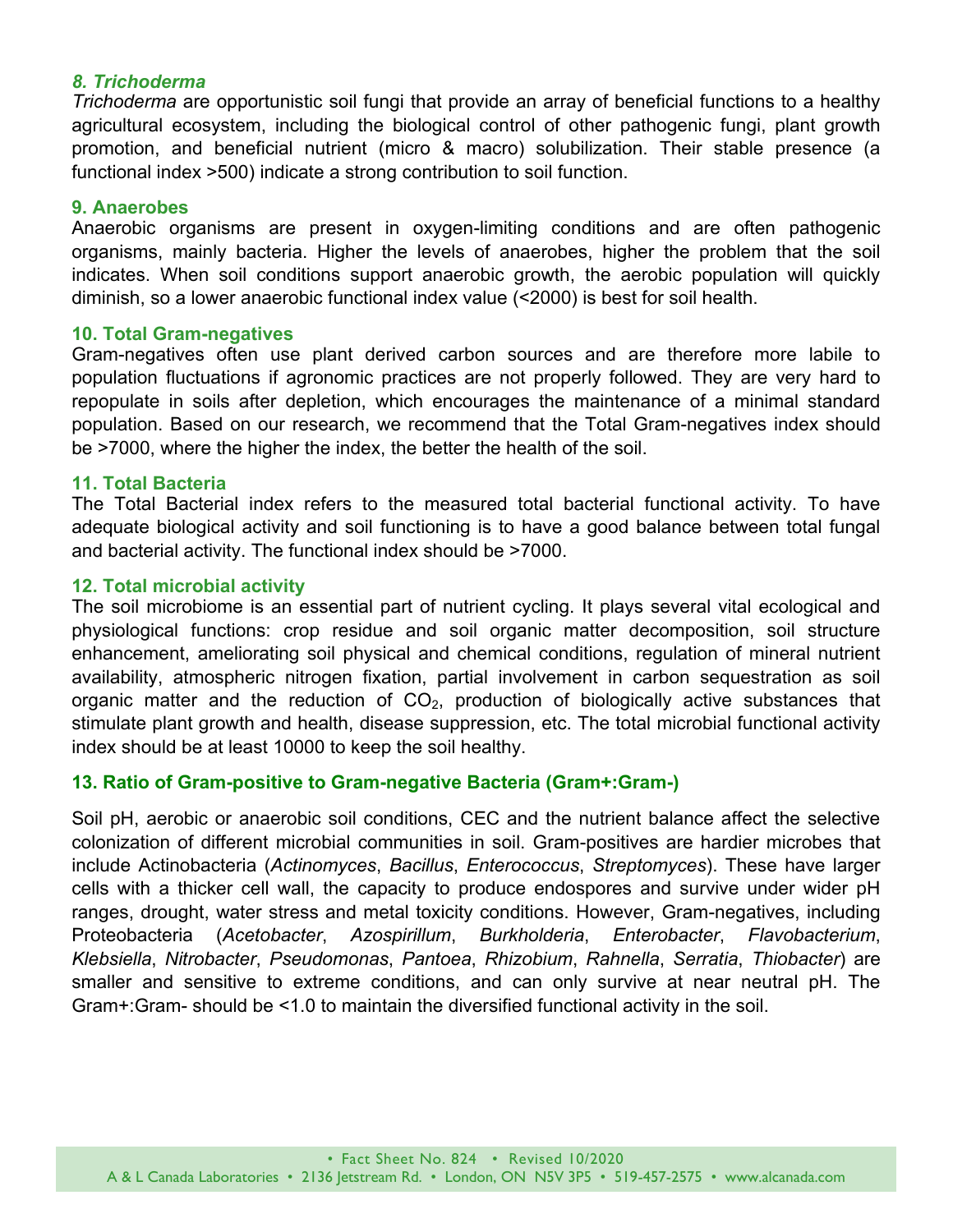#### **14. Ratio of Gram-positive to Actinomycetes (Gram+:Actinomycetes)**

As mentioned earlier, the Actinobacteria are a sub-group of Gram-positive bacteria that produce fungal-like mycelial appendages. A Gram+:Actinomycetes ratio >3.0 is optimal. When the ratio drops, depending on the agronomic practices and crop type, one must pay particular attention to these populations since a few species of *Streptomyces* (Actinomycetes) are plant pathogenic.

#### **15. Ratio of Fungi to Bacteria (Fungi:Bacteria)**

Depending on the agronomic practices, some soils are fungal-dominated and others are bacterialdominated. In general, fungal populations are slightly higher during spring, and significantly higher during fall crop residue degradation. We suggest the healthy Fungi:Bacteria ratio should be 0.3–0.6. We caution that a ratio outside this range may indicate problems in soil health, depending on the management practices.

#### **16. Ratio of Fungi to** *Trichoderma* **(Fungi:***Trichoderma***)**

The presence of *Trichoderma* contributes greatly to soil health and disease suppression. Therefore, having any minimal stable activity is good for healthy, active soil. This means the ratio anywhere below 50 indicates the presence of a stable *Trichoderma* population.

#### **17. Ratio of Aerobic to Anaerobic Bacteria (Aerobe: Anaerobe)**

This is a quick indicator of a soil's physical condition. An aerobe: anaerobe ratio >5.0, indicates average–good quality soil, where <5.0 may indicate problems with soil physical conditions. If this ratio drops below 4.0, attention should be paid to improve soil physical conditions (aeration, tiling, etc.).

## **Soil physical and chemical factor relations with biological activity:**

#### **Soil Health Index and soil biological activity**

#### *(Total Gram-negatives, Pseudomonas Population, Gram-positives, Gram+:Gram- ratio and*

#### *Fungi:Bacteria ratio)*

Based on years of research into soil fertility and crop productivity, A&L has developed a Soil Health Index (SHI) numbering system to categorize overall fertility and nutritional balance of the soil. Then, The Agricultural Innovation Program has assessed the relationship of the SHI with soil biological activity. Soil with fertility index values over 40 have a >70% positive correlation with Total Gramnegatives and *Pseudomonas* population, >70% negative correlation with Gram-positives if the functional activity of Gram-positive population is >5000. If the functional index drops down to 2500– 4000, that correlation becomes positive, and there is no correlation if the functional index activity falls <2500. There is a strong positive relationship between SHI and Gram+:Gram- ratio when the ratio is <1.0, and there is a negative correlation if index values are >1.0. Optimal SHI (>40) indicates the Fungi:Bacterial ratio falls between 0.3–0.6. The relationship will be stronger when both numbers are within this range. Otherwise, a negative or no relationship will be seen. If the soil chemistry is optimal and the microbiome is not in the optimal range, this could be easily corrected or enriched. If there is issue with microbial imbalance, the chemistry should be corrected and balanced before balancing and enriching the microbiome and its functional activity.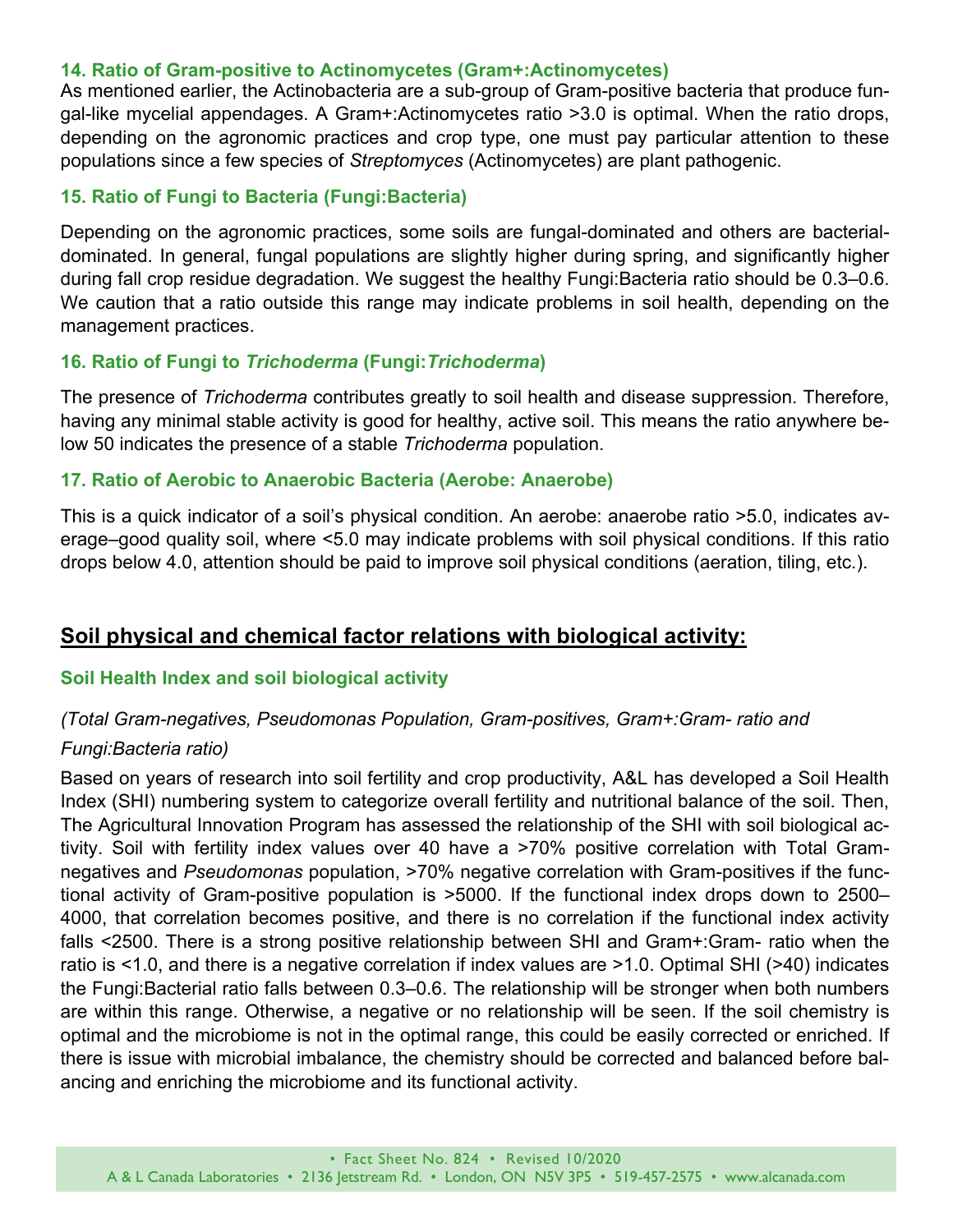#### **pH and soil biological activity** *(Fungi:Bacteria ratio, Total Gram-negatives)*

Soil pH is the one of the main factors of soil health, largely affected by chemical crop inputs that in turn significantly influence the nutritional availability, crop growth, and microbial diversity. There is an optimal pH range where different microbes selectively colonize and multiply in soil. Bacteria prefers pH 5–9, Actinomycetes pH 6.5–9.5, Fungi pH 2–7, and blue-green bacteria pH 6–9. In the same way, pathogenic microbes are dominant/recessive in certain pH ranges. In general, lower pH favours fungi and higher pH favours most bacteria, and the increase/decrease of the fungal or bacterial density five-fold in the lower or higher pH, respectively. Among the bacteria, Gram-positives, the Actinobacteria (*Actinomyces*, *Bacillus*, *Enterococcus*, *Streptomyces*), are hardier, with larger cells, thicker cell walls, can produce endospores to survive in wider pH ranges, drought, water stress, and high metal toxicity conditions. However, Gram-negatives, the Proteobacteria (*Acetobacter*, *Azospirillum*, *Burkholderia*, *Enterobacter*, *Flavobacterium*, *Klebsiella*, *Nitrobacter*, *Pseudomonas*, *Pantoea*, *Rhizobium*, *Rahnella*, *Serratia*, *Thiobacter*), comprise the majority of beneficial soil bacteria. They are smaller-celled and sensitive to extreme conditions; only surviving near neutral pH and can be easily out-competed by more resilient Gram-positive microbes. Any changes in pH will significantly affect most beneficial microbes. By providing a conducive environment for these beneficial microbes to increase their abundance and diversity, one can keep pathogenic organisms suppressed, conserve nutrients from wastage and enhance soil health & sustainable productivity. If the pH is between 6–7, the fungi:bacteria ratio will be between 0.3–0.6 and the total Gram-negative functional index will be >6000. With all these ranges the relationship would be positive and >70%.

#### **Organic Matter vs Fungi:Bacteria ratio**

Organic matter (OM) plays a strong role in keeping microbial populations healthy and alive, especially when the soil is extremely light or heavy. Values of at least 3% OM is very important in any soil to feed the microbiome and maintain functional activity. Data collected from years of study indicated that OM values above 3% in mainly loamy soils did not seem influence any major shifts in microbial population. OM up to 6% is more influential in heavy and light soils to support active microbial levels. Stronger relationships with the ideal Fungi to bacterial ratios will be observed at these levels of OM in specific soil types.

#### **Percent P vs** *Pseudomonas* **population**

The functional activity of *Pseudomonas* populations shows a very strong relationship with phosphorus (P) saturation and Potassium (K) levels. The survival and the sustainability of Pseudomonads are dependent on the level of carbon resources available in heavy or light soils. The proliferation of Pseudomonads helps to optimize initial P and the K levels and this shapes their population through a feedback mechanism to be resilient enough to survive in soil extremes. The stronger the positive relationship between Percent P & *Pseudomonas* population, the better the soil fertility balance will be.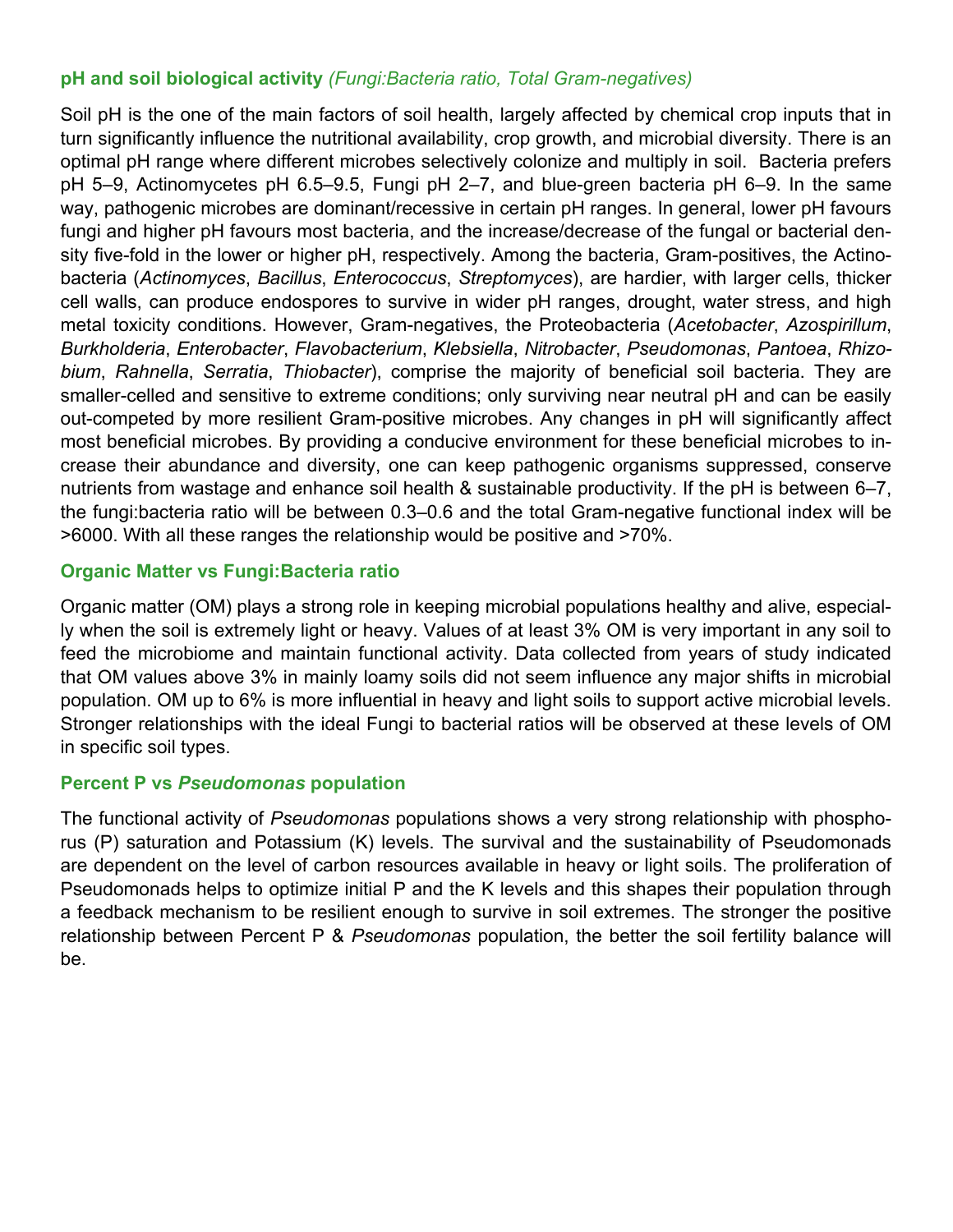#### **CEC vs soil biological activity** *(Total microbial activity, Total Gram-negatives, Total Fungi)*

The soil's Cation Exchange Capacity (CEC) is a main factor affecting biological community shifts. Average CEC levels of 10–20 with a minimal level of OM (2–3%) is enough to support the microbial diversity, if very drastic agronomic practices have not been followed. If soils have average CEC levels but don't have a good balance of microbial diversity and functions, there are ways to modify a negative trajectory before it becomes worse. In heavier and lighter soils, building and maintaining the microbial balance will require additional inputs, but it is possible. The biological community is constantly going through the impact of weather extremes (water (logged) stress, drought stress, heat), soil clumping, slower/faster OM decomposition, chemical fertilizer burn, over/under use of N fertilizer, etc. Based on the relationship between CEC to one or all of these factors (Total microbial activity, Total Gram-negatives & Total fungi), and the measured functional activity, we can tweak agronomic practices to get them at optimal levels.

#### **Boron vs Rhizobium and Relatives**

We know that Boron (B) plays a key role in the nutritional interactions between soils and plants, enhancing source & sink relationships, providing forecasting signals to the plants of upcoming weather events. The implications of boron over application is often told to the growers, which resulted in growers stopping B amendments, which resulted in poor nutrient use efficiency. Analysing 1000+ soil & plant samples across Ontario, we have learned that B has role in establishing and maintaining the *Rhizobium* & *Rhizobium-*related organisms, such as nitrogen fixers, stress ameliorating and nodule & non-nodule farming bacteria. Strong positive relationship (>70%) with boron and Rhizobium communities will be seen if the soil is measured with at least 2ppm B.

#### **K:Mg vs Total Gram-negatives**

The ratio of K to Mg at the optimal range (0.2–0.35) has strong role in supporting the beneficial Gram-negative bacterial population. The deterioration of these communities will happen on either side of this range, despite soil type. At this optimal K:Mg range, a strong positive relationship (>70%) will be seen between K:Mg and Total Gram-negatives communities.

### **Advantages of our test:**

- $\sqrt{\ }$  Directly measures various functional groups of active microbial populations using different carbon sources
- $\sqrt{\ }$  Relates the activity of various groups of microbes with soil nutritional indices
- $\sqrt{\phantom{a}}$  The functional microbial groups are selected based on years of study, and from our studies we have identified that these functional groups better represent the microbial communities of agricultural soils that show a stronger relationship to yield and soil fertility
- $\sqrt{\ }$  Provides more usable soil biological information, compared to other biologicals tests in the market
- $\sqrt{\phantom{a}}$  Is combined with soil chemistry data to get complete soil health information
- $\sqrt{ }$  We can provide expert advice to create biologically inclusive soil health/ environmental farm plans and to bring resilience in soil biome by promoting beneficial soil biological activity